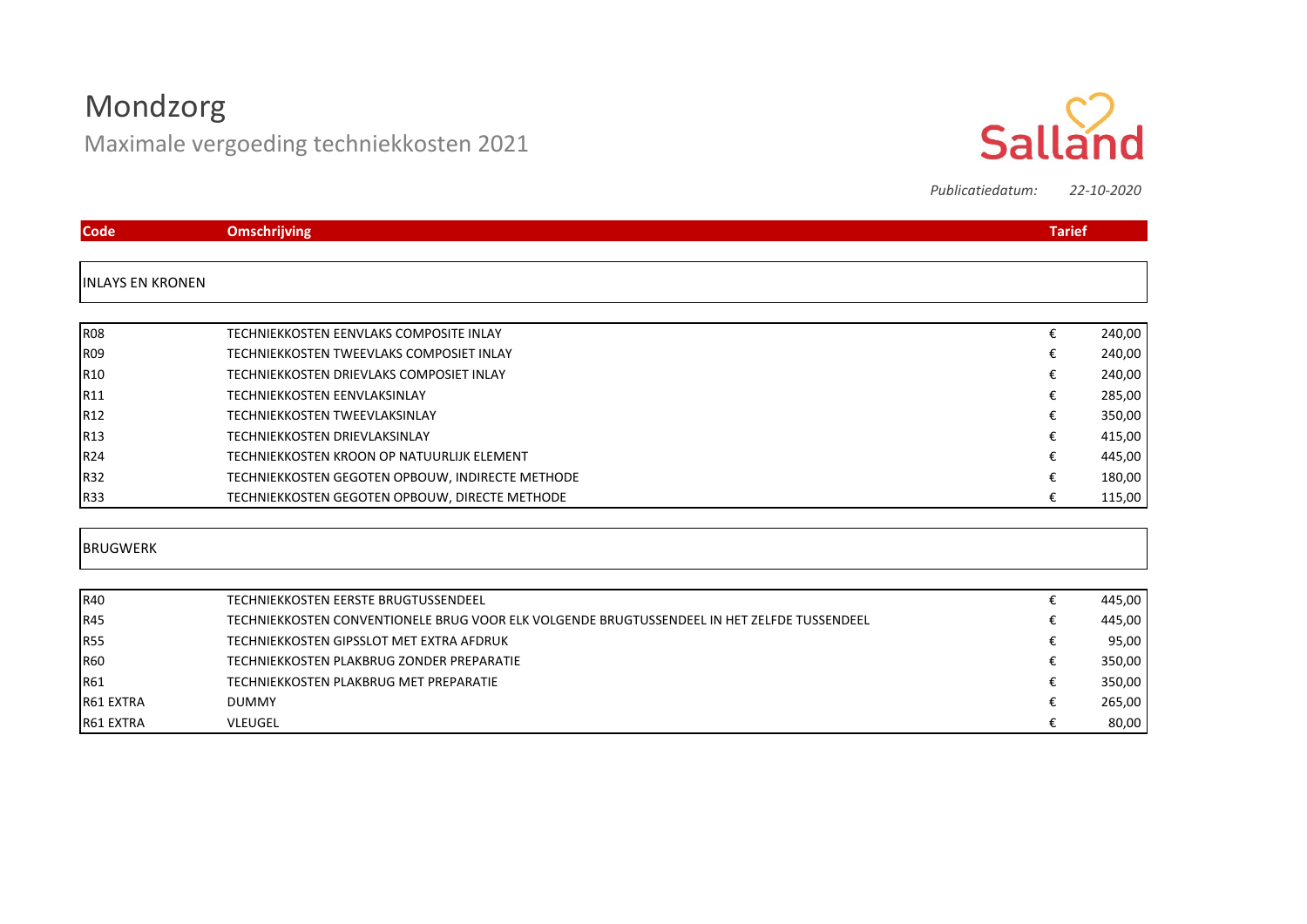### RESTAURATIES DIVERSEN

| R71        | TECHNIEKKOSTEN VERNIEUWEN PORSELEINEN SCHILDJE, REPARATIE METALEN/PORSELEINEN KROON IN DE MOND | 290,00  |
|------------|------------------------------------------------------------------------------------------------|---------|
| <b>R74</b> | TECHNIEKKOSTEN OPNIEUW VASTZETTEN NIET PLASTISCHE RESTAURATIES                                 | 60,00   |
| <b>R75</b> | TECHNIEKKOSTEN OPNIEUW VASTZETTEN PLAKBRUG                                                     | 60,00 l |

## SCHILDJE VAN KERAMIEK OF KUNSTSTOF

| <b>R78</b> | TECHNIEKKOSTEN SCHILDJE VAN KERAMIEK OF KUNSTSTOF, ZONDER PREPARATIE | 290.00 |
|------------|----------------------------------------------------------------------|--------|
| <b>R79</b> | TECHNIEKKOSTEN SCHILDJE VAN KERAMIEK OF KUNSTSTOF. MET PREPARATIE    | 290,00 |

## TIJDELIJK KROON- EN BRUGWERK

| <b>R80</b> | OF KIES<br>EERSTE<br>: KROON<br>EN BRUGWERK.<br>HNIEKKOSTI<br>LIJK<br>TAND 1<br>וש י   | 90,00 |
|------------|----------------------------------------------------------------------------------------|-------|
| <b>R85</b> | TAND OF KIES<br>. VOLGENDE<br>EN BRUGWERK.<br>: KROON-<br>HNIEKKOSTE<br>——————<br>LIJK | 90,00 |

#### KAAKGEWRICHTSBEHANDELINGEN

| G33 | TECHNIEKKOSTEN AANBRENGEN FRONT/HOEKTANDGELEIDING           | 170,00 |
|-----|-------------------------------------------------------------|--------|
| G62 | TECHNIEKKOSTEN STABILISATIEOPBEETPLAAT                      | 335,00 |
| G65 | TECHNIEKKOSTEN INDIRECT PLANMATIG INSLIJPEN                 | 55,00  |
| G68 | TECHNIEKKOSTEN REPARATIE STABILISATIEOPBEETPLAAT MET AFDRUK | 85,00  |
| G69 | TECHNIEKKOSTEN BEETBESCHERMINGSPLAAT                        | 225,00 |

# SNURK- EN SLAAPSTOORNISBEUGEL

| IG7: | (CHNIEKKOSTEN APPARAAT VOOR SNURK- EN SLAAPSTOORNISSEN (MRA)<br><b>TECH</b> | 670.00 |
|------|-----------------------------------------------------------------------------|--------|
| G73  | TECHNIEKKOSTEN REPARATIE MRA MET AFDRUK                                     | 110,00 |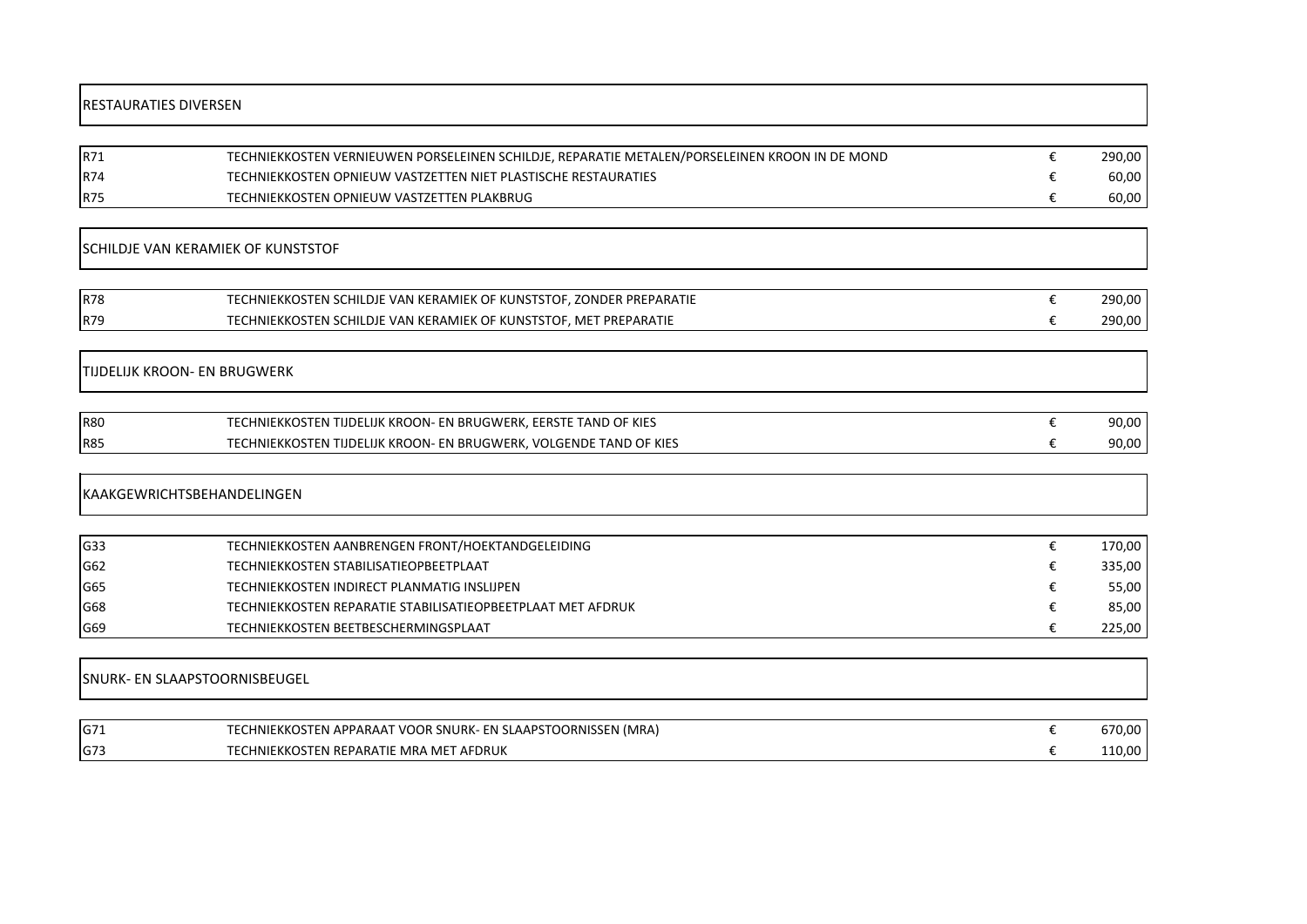# VOLLEDIG KUNSTGEBIT

| P <sub>21</sub> | TECHNIEKKOSTEN VOLLEDIG KUNSTGEBIT BOVENKAAK                      | 390,00 |
|-----------------|-------------------------------------------------------------------|--------|
|                 |                                                                   |        |
| P <sub>25</sub> | TECHNIEKKOSTEN VOLLEDIG KUNSTGEBIT ONDERKAAK                      | 390,00 |
| P30             | TECHNIEKKOSTEN VOLLEDIG KUNSTGEBIT BOVEN- EN ONDERKAAK            | 730,00 |
|                 | EXTRA (INDIEN VAN TOEPASSING): INTRA-ORALE REGISTRATIE            | 135,00 |
|                 | EXTRA (INDIEN VAN TOEPASSING): WEEKBLIJVENDE BASIS PER KAAKDEEL   | 100,00 |
|                 | EXTRA (INDIEN VAN TOEPASSING): METALEN BASISPLAAT TER VERSTERKING | 240,00 |
|                 | EXTRA (INDIEN VAN TOEPASSING): METALEN TUBER VERSTERKING          | 90,00  |

# GEDEELTELIJK KUNSTGEBIT

| P10             | TECHNIEKKOSTEN GEDEELTELIJK KUNSTGEBIT VAN KUNSTHARS, 1-4 ELEMENTEN  | 260,00 |
|-----------------|----------------------------------------------------------------------|--------|
| P <sub>15</sub> | TECHNIEKKOSTEN GEDEELTELIJK KUNSTGEBIT VAN KUNSTHARS, 5-13 ELEMENTEN | 360,00 |
| P <sub>34</sub> | TECHNIEKKOSTEN FRAME KUNSTGEBIT, 1-4 ELEMENTEN                       | 565,00 |
| <b>P35</b>      | TECHNIEKKOSTEN FRAME KUNSTGEBIT, 5-13 ELEMENTEN                      | 730,00 |
| P31             | TECHNIEKKOSTEN WORTELKAP MET STIFT                                   | 170,00 |

#### TIJDELIJK KUNSTGEBIT

| P <sub>21</sub> | TECHNIEKKOSTEN VOLLEDIG IMMEDIAAT KUNSTGEBIT BOVENKAAK           | 390,00 |
|-----------------|------------------------------------------------------------------|--------|
| P <sub>25</sub> | TECHNIEKKOSTEN VOLLEDIG IMMEDIAAT KUNSTGEBIT ONDERKAAK           | 390,00 |
| <b>P30</b>      | TECHNIEKKOSTEN VOLLEDIG IMMEDIAAT KUNSTGEBIT BOVEN- EN ONDERKAAK | 730,00 |
| <b>P45</b>      | TECHNIEKKOSTEN VOLLEDIG NOODKUNSTGEBIT BOVENKAAK                 | 300,00 |
| IP45            | TECHNIEKKOSTEN VOLLEDIG NOODKUNSTGEBIT ONDERKAAK                 | 300,00 |
| $IP45+P45$      | TECHNIEKKOSTEN VOLLEDIG NOODKUNSTGEBIT BOVEN- EN ONDERKAAK       | 555,00 |

# REPARATIES EN REBASEN VOLLEDIG KUNSTGEBIT

| P <sub>01</sub> | TECHNIEKKOSTEN OPVULLEN VOLLEDIG KUNSTGEBIT. INDIRECT ZONDER RANDOPBOUW. PER KAAK | ا 10,00°، |
|-----------------|-----------------------------------------------------------------------------------|-----------|
| P <sub>02</sub> | TECHNIEKKOSTEN OPVULLEN VOLLEDIG KUNSTGEBIT. INDIRECT MET RANDOPBOUW. PER KAAK    | 120,00    |
| P <sub>04</sub> | TECHNIEKKOSTEN OPVULLEN VOLLEDIG KUNSTGEBIT. DIRECT MET RANDOPBOUW. PER KAAK      | 110,00    |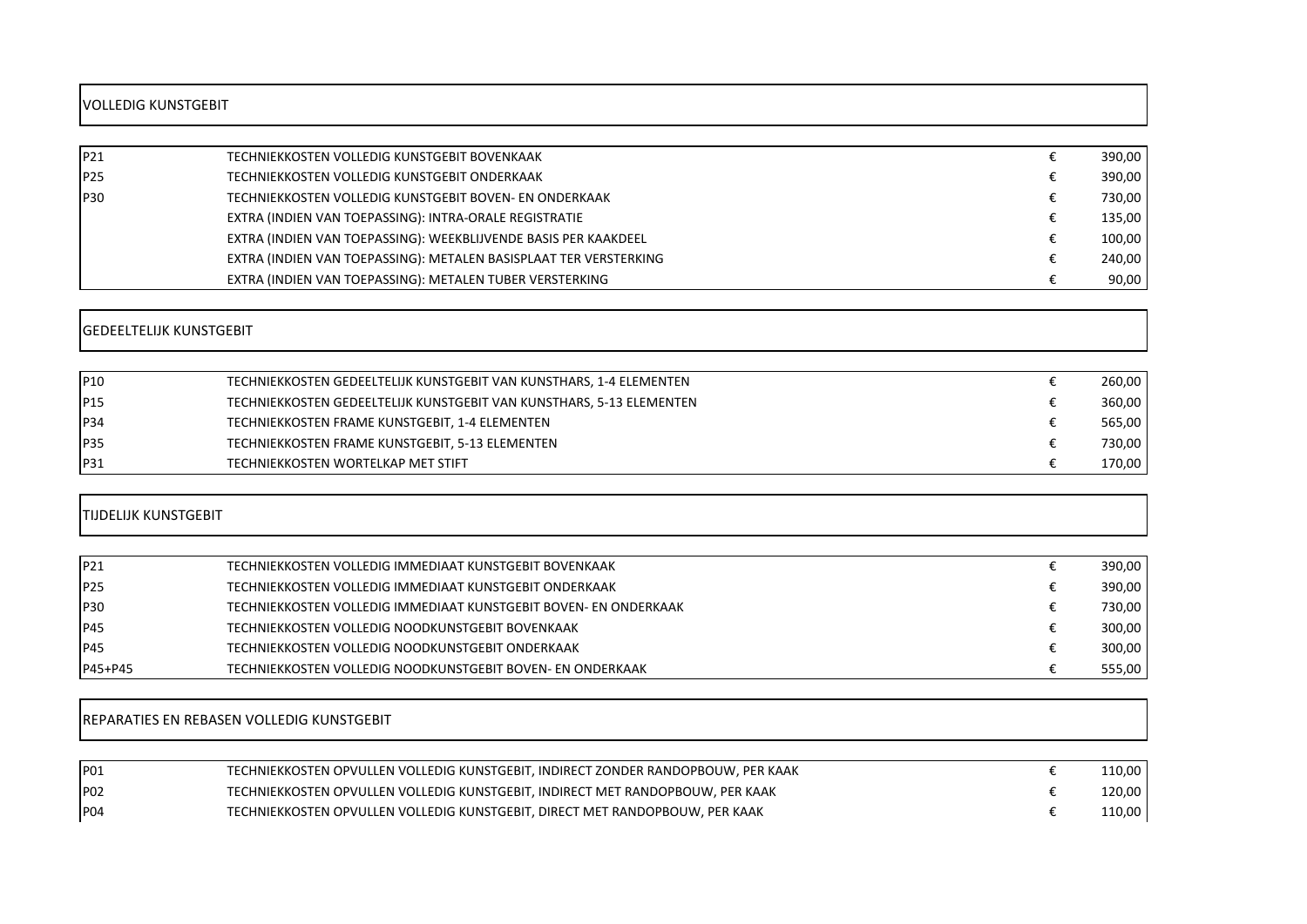| P70              | TECHNIEKKOSTEN OPVULLEN OVERKAPPINGSKUNSTGEBIT OP NATUURLIJKE PIJLERS ZONDER STAAFDEMONTAGE, PER KAAK | 110,00 l |
|------------------|-------------------------------------------------------------------------------------------------------|----------|
| IP <sub>07</sub> | TECHNIEKKOSTEN REPARATIE VOLLEDIG KUNSTGEBIT, ZONDER AFDRUK, PER KAAK                                 | 85,00    |
| <b>P08</b>       | TECHNIEKKOSTEN REPARATIE VOLLEDIG KUNSTGEBIT. MET AFDRUK. PER KAAK                                    | 110,00 l |

| $\frac{1}{2}$<br>$\sim$ $\sim$ $\sim$                 | $\overline{\phantom{a}}$ |
|-------------------------------------------------------|--------------------------|
| <b>IREPARATIES EN REBASEN GEDEELTELIJK KUNSTGEBIT</b> |                          |
|                                                       |                          |

| IP51        | TECHNIEKKOSTEN OPVULLEN GEDEELTELIJK KUNSTGEBIT/FRAMEKUNSTGEBIT, INDIRECT ZONDER RANDOPBOUW, PER KAAK                 |   | 110,00 |
|-------------|-----------------------------------------------------------------------------------------------------------------------|---|--------|
| IP52        | TECHNIEKKOSTEN OPVULLEN GEDEELTELIJK KUNSTGEBIT/FRAMEKUNSTGEBIT, INDIRECT MET RANDOPBOUW, PER KAAK                    |   | 110,00 |
| <b>P53</b>  | TECHNIEKKOSTEN OPVULLEN GEDEELTELIJK KUNSTGEBIT/FRAMEKUNSTGEBIT, DIRECT ZONDER RANDOPBOUW, PER KAAK                   |   | 55,00  |
| IP54        | TECHNIEKKOSTEN OPVULLEN GEDEELTELIJK KUNSTGEBIT/FRAMEKUNSTGEBIT, DIRECT MET RANDOPBOUW, PER KAAK                      |   | 55,00  |
| <b>P57</b>  | TECHNIEKKOSTEN REPARATIE GEDEELTELIJK KUNSTGEBIT/FRAMEKUNSTGEBIT ZONDER AFDRUK, PER KAAK                              |   | 85,00  |
| <b>IP58</b> | TECHNIEKKOSTEN REPARATIE GEDEELTELIJK KUNSTGEBIT/FRAMEKUNSTGEBIT MET AFDRUK, PER KAAK                                 |   | 110,00 |
| IP78        | TECHNIEKKOSTEN UITBREIDING GEDEELTELIJK KUNSTGEBIT MET ELEMENT(EN) TOT VOLLEDIG KUNSTGEBIT INCLUSIEF AFDRUK, PER KAAK | € | 110,00 |
| IP79        | TECHNIEKKOSTEN UITBREIDING GEDEELTELIJK KUNSTGEBIT MET ELEMENT OF ANKER INCLUSIEF AFDRUK. PER KAAK                    |   | 85,00  |

# TANDVLEESBEHANDELINGEN

T164 TECHNIEKKOSTEN (DRAAD) SPALK **€** 85,00

## IMPLANTAATGEDRAGEN KUNSTGEBITTEN

| J03                 | TECHNIEKKOSTEN PROEFOPSTELLING                                                                                                                            |   | 85,00    |
|---------------------|-----------------------------------------------------------------------------------------------------------------------------------------------------------|---|----------|
| J45                 | TECHNIEKKOSTEN EERSTE DRUKKNOP                                                                                                                            |   | 160,00   |
| J41                 | TECHNIEKKOSTEN ELKE VOLGENDE DRUKKNOP                                                                                                                     |   | 160,00   |
| J42                 | TECHNIEKKOSTEN STAAF TUSSEN TWEE IMPLANTATEN                                                                                                              |   | 475,00   |
| J43                 | TECHNIEKKOSTEN ELKE VOLGENDE STAAF TUSSEN IMPLANTATEN IN DEZELFDE KAAK                                                                                    | € | 175,00   |
| J44                 | TECHNIEKKOSTEN PLAATSEN OPBOUW TEN BEHOEVE VAN IMPLANTAATKROON                                                                                            | € | 275,00   |
| <b>J50</b>          | TECHNIEKKOSTEN GELIJKTIJDIG PLAATSEN VOLLEDIG KUNSTGEBIT EN KLIKGEBIT                                                                                     | € | 1.340,00 |
| J50+J45+J41         | TECHNIEKKOSTEN GELIJKTIJDIG PLAATSEN VOLLEDIG KUNSTGEBIT BOVENKAAK EN KLIKGEBIT ONDERKAAK - 2 implantaten / 2 drukknoppen<br>(excl. evt. intraorale reg.) | € | 1.650,00 |
| J50+J45+J41+J41     | TECHNIEKKOSTEN GELIJKTIJDIG PLAATSEN VOLLEDIG KUNSTGEBIT BOVENKAAK EN KLIKGEBIT ONDERKAAK - 3 implantaten / 3 drukknoppen<br>(excl. evt. intraorale reg.) | € | 1.815,00 |
| J50+J45+J41+J41+J41 | TECHNIEKKOSTEN GELIJKTIJDIG PLAATSEN VOLLEDIG KUNSTGEBIT BOVENKAAK EN KLIKGEBIT ONDERKAAK - 4 implantaten / 4 drukknoppen<br>(excl. evt. intraorale reg.) | € | 2.105,00 |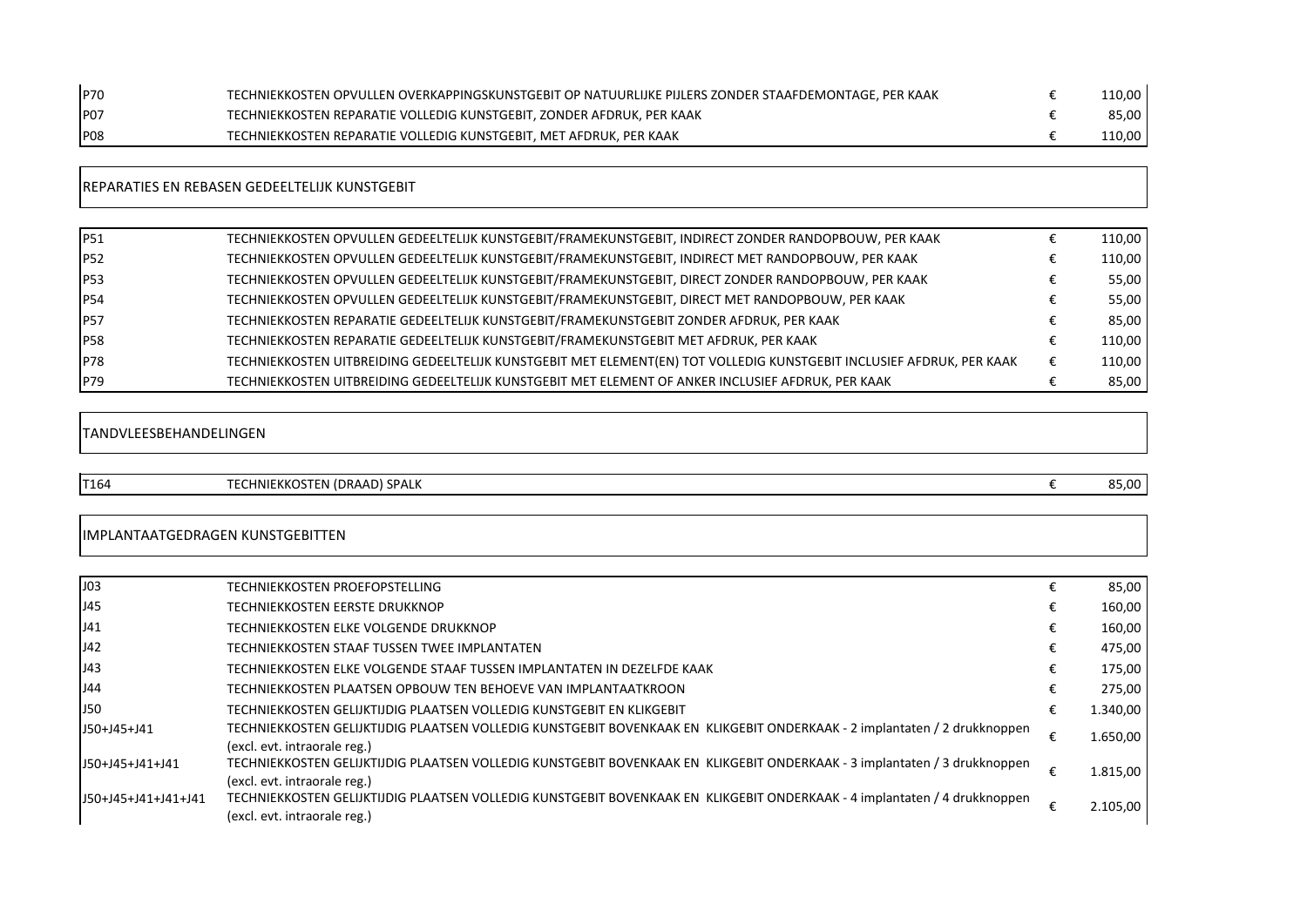| $J50+J42$               | TECHNIEKKOSTEN BOVEN- EN ONDER KLIKGEBIT - 2 implantaten staaf                | € | 1.785,00 |
|-------------------------|-------------------------------------------------------------------------------|---|----------|
| J50+ J42+J43            | TECHNIEKKOSTEN BOVEN- EN ONDER KLIKGEBIT - 3 implantaten staaf                | € | 2.150,00 |
| J50+J42+J43+J43         | TECHNIEKKOSTEN BOVEN- EN ONDER KLIKGEBIT - 4 implantaten staaf                | € | 2.475,00 |
| J52                     | <b>TECHNIEKKOSTEN BOVENKLIKGEBIT</b>                                          | € | 830,00   |
| J52+J45+J41             | TECHNIEKKOSTEN BOVENKLIKGEBIT - 2 implantaten / 2 drukknoppen                 | € | 1.135,00 |
| J52+J45+J41+J41         | TECHNIEKKOSTEN BOVENKLIKGEBIT - 3 implantaten / 3 drukknoppen                 | € | 1.480,00 |
| J52+J45+J41+J41+J41     | TECHNIEKKOSTEN BOVENKLIKGEBIT - 4 implantaten / 4 drukknoppen                 | € | 1.820,00 |
| $J52+J42$               | TECHNIEKKOSTEN BOVENKLIKGEBIT - steg 2 implantaten                            | € | 1.065,00 |
| J52+J42+J43             | TECHNIEKKOSTEN BOVENKLIKGEBIT - steg 3 implantaten                            | € | 1.235,00 |
| J52+J42+J43+J43         | TECHNIEKKOSTEN BOVENKLIKGEBIT - steg 4 implantaten                            | € | 2.225,00 |
| J52+J42+J43+J43+X       | TECHNIEKKOSTEN BOVENKLIKGEBIT - steg meer dan 4 implantaten                   | € | 2.825,00 |
| J51                     | <b>TECHNIEKKOSTEN ONDERKLIKGEBIT</b>                                          | € | 850,00   |
| J51+J45+J41             | TECHNIEKKOSTEN ONDERKLIKGEBIT - 2 implantaten / 2 drukknoppen                 | € | 1.160,00 |
| J51+J45+J41+J41         | TECHNIEKKOSTEN ONDERKLIKGEBIT - 3 implantaten / 3 drukknoppen                 | € | 1.490,00 |
| J51+J45+J41+J41+J41     | TECHNIEKKOSTEN ONDERKLIKGEBIT - 4 implantaten / 4 drukknoppen                 | € | 1.820,00 |
| $J51+J42$               | TECHNIEKKOSTEN ONDERKLIKGEBIT - 2 implantaten op staaf                        | € | 1.440,00 |
| J51+J42+J43             | TECHNIEKKOSTEN ONDERKLIKGEBIT - 3 implantaten op staaf                        | € | 1.810,00 |
| J51+J42+J43+J43         | TECHNIEKKOSTEN ONDERKLIKGEBIT - 4 implantaten op staaf                        | € | 2.175,00 |
| J53                     | TECHNIEKKOSTEN OMVORMING KLIKGEBIT (overzetting)                              | € | 555,00   |
| J53+J45+J41             | OMVORMEN VOLLEDIGE ONDERPROTHESE - 2 implantaten / 2 drukknoppen              | € | 865,00   |
| $J53+J45+J41+J41(+J41)$ | OMVORMEN VOLLEDIGE ONDERPROTHESE - 3 of 4 implantaten / 3 of 4 drukknoppen    | € | 1.370,00 |
| $J54 + J42$             | TECHNIEKKOSTEN OMVORMING KLIKGEBIT BIJ STAVEN TUSSEN TWEE IMPLANTATEN         | € | 1.225,00 |
| $J55+J42+J43(+J43)$     | TECHNIEKKOSTEN OMVORMING KLIKGEBIT BIJ STAVEN TUSSEN DRIE OF VIER IMPLANTATEN | € | 1.770,00 |

#### REPARATIES EN REBASEN IMPLANTAATGEDRAGEN KUNSTGEBITTEN

| J70 | TECHNIEKKOSTEN OPVULLEN ZONDER STAAFDEMONTAGE staaf                 | 110,00 |
|-----|---------------------------------------------------------------------|--------|
| J70 | TECHNIEKKOSTEN OPVULLEN ZONDER STAAFDEMONTAGE - 2 drukknoppen       | 175,00 |
| J70 | TECHNIEKKOSTEN OPVULLEN ZONDER STAAFDEMONTAGE - 3 drukknoppen       | 200,00 |
| J70 | TECHNIEKKOSTEN OPVULLEN ZONDER STAAFDEMONTAGE - 4 drukknoppen       | 225,00 |
| J70 | TECHNIEKKOSTEN OPVULLEN ZONDER STAAFDEMONTAGE - 6 drukknoppen       | 285,00 |
| J71 | TECHNIEKKOSTEN OPVULLEN MET STAAFDEMONTAGE - 2 implantaten          | 335,00 |
| J72 | TECHNIEKKOSTEN OPVULLEN MET STAAFDEMONTAGE - 3 implantaten          | 445,00 |
| J72 | TECHNIEKKOSTEN OPVULLEN MET STAAFDEMONTAGE - 4 implantaten          | 560,00 |
| J73 | TECHNIEKKOSTEN OPVULLEN MET STAAFDEMONTAGE - meer dan 4 implantaten | 780,00 |